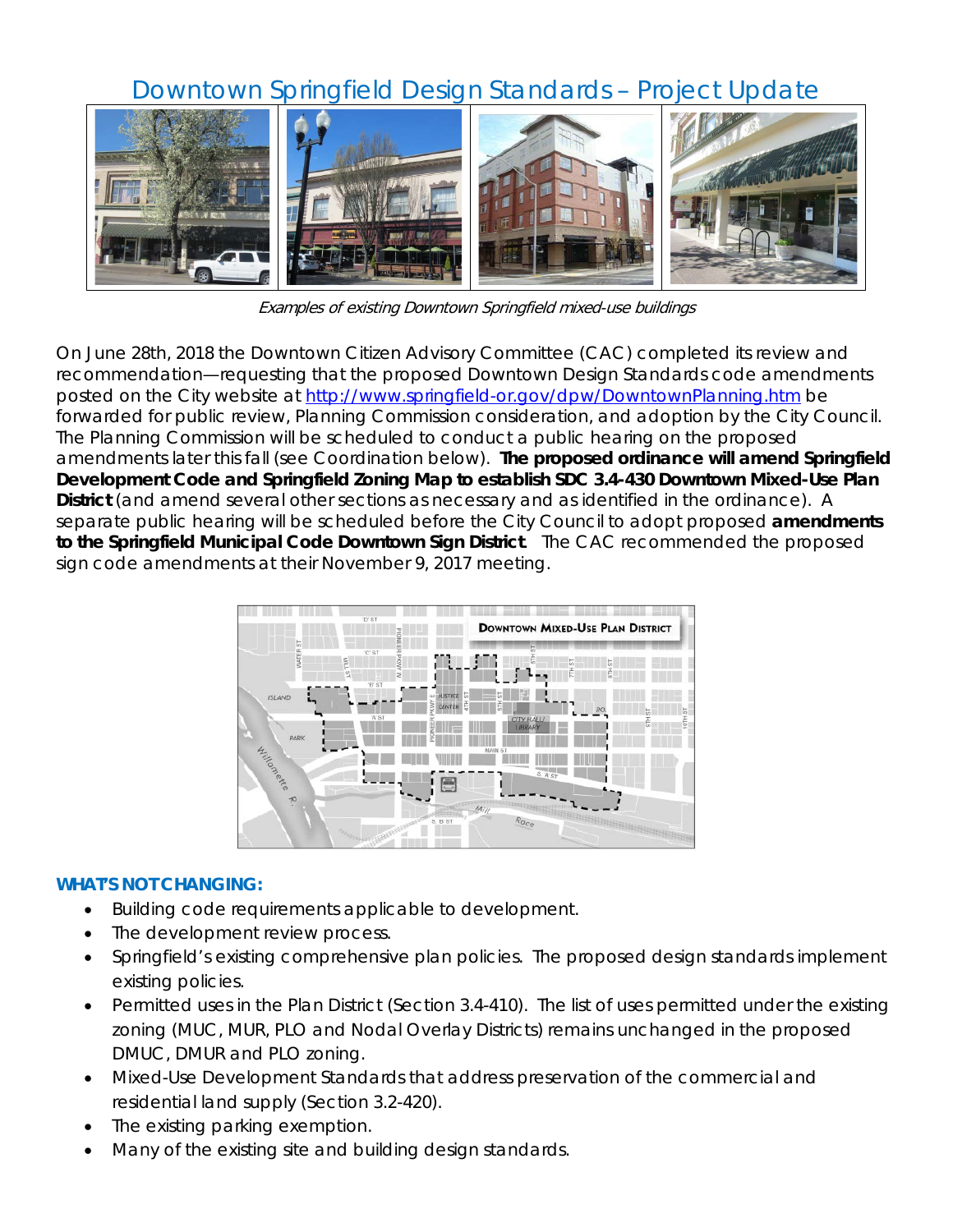## **WHAT'S NEW/DIFFERENT:**

- The Springfield Zoning Map is amended to add a "D" to the MUC and MUR-zoned land within the proposed Downtown Mixed-Use (DMU) Plan District boundary to clearly indicate lands where the DMU design standards of SDC Section 3.4-400 are applicable. **MUC zoning becomes DMUC, MUR becomes DMUR. PLO zoning remains PLO.**
- The Springfield Development Code is amended to add a new Section (chapter) 3.4-400 **Downtown Mixed-Use Plan District** establishing unified design standards for development within the Downtown Mixed-Use area. The new Section:
	- Implements a form-based code approach that places more emphasis on how streetscape design, property frontage and building facades work together to maintain and improve the unique look, feel and function of the Downtown.
	- Provides a more user-friendly code format integrating requirements that are currently located in multiple code sections and City engineering design documents into one place.
	- Employs numerous illustrations to convey the existing character, human scale, and mix of uses of Springfield's Downtown District, and desired design elements for new development that will contribute to that character, human scale, and mix of uses.
	- Promotes design variety & flexibility for developers by incorporating a **"Menu of Options" regulatory approach** that allows multiple ways to meet the design standards. The following table lists the options presented in the order they appear in the proposed **Downtown Mixed-Use Plan District** code amendment:

| <b>Alternative Connector Facilities Options</b>  | Section 3.4-430A. 2. e-g. (p. 23-30)            |
|--------------------------------------------------|-------------------------------------------------|
| <b>Street Trees Planting Options</b>             | Section 3.4-430A. 5.a.1.iii (p. 44-45, 47-48)   |
| <b>Café Seating Options</b>                      | Section 3.4-430D. 11 (p. 55)                    |
| <b>Bicycle Parking Options</b>                   | Section 3.4-430l.(p. 68-70)                     |
| <b>Alley Loading Option</b>                      | Section 3.4-430J. (p. 70)                       |
| <b>Frontage Options</b>                          | Section 3.4-435A. (pp. 73-83, 89-90)            |
| Frontage Flexibility for Non-conforming          | Section 3.4-435A.6. (p.90-91)                   |
| sites                                            |                                                 |
| Permitted Architectural Projections and          | Section 3.4-435A.8. (pp. 92-98)                 |
| <b>Encroachments</b>                             |                                                 |
| <b>Orientation of Building Entrances Options</b> | Section 3.4-435B. (pp.99-103)                   |
| <b>Parking Structure Design Options</b>          | Section 3.4-435C.7.d. (p.108-109)               |
| <b>Building Articulation Design Options</b>      | Section 3.4-435E.3.a., b., d., e., (p. 118-123) |
| <b>Architectural Details Design Options</b>      | Section 3.4-435E.3.f (p. 123-129)               |
| <b>Windows Design Options</b>                    | Section 3.4-435E.5.a. (p. 129-130)              |
| <b>Rooftop Equipment Screening Options</b>       | Section 3.4-435F.5.c. (pp. 140-141)             |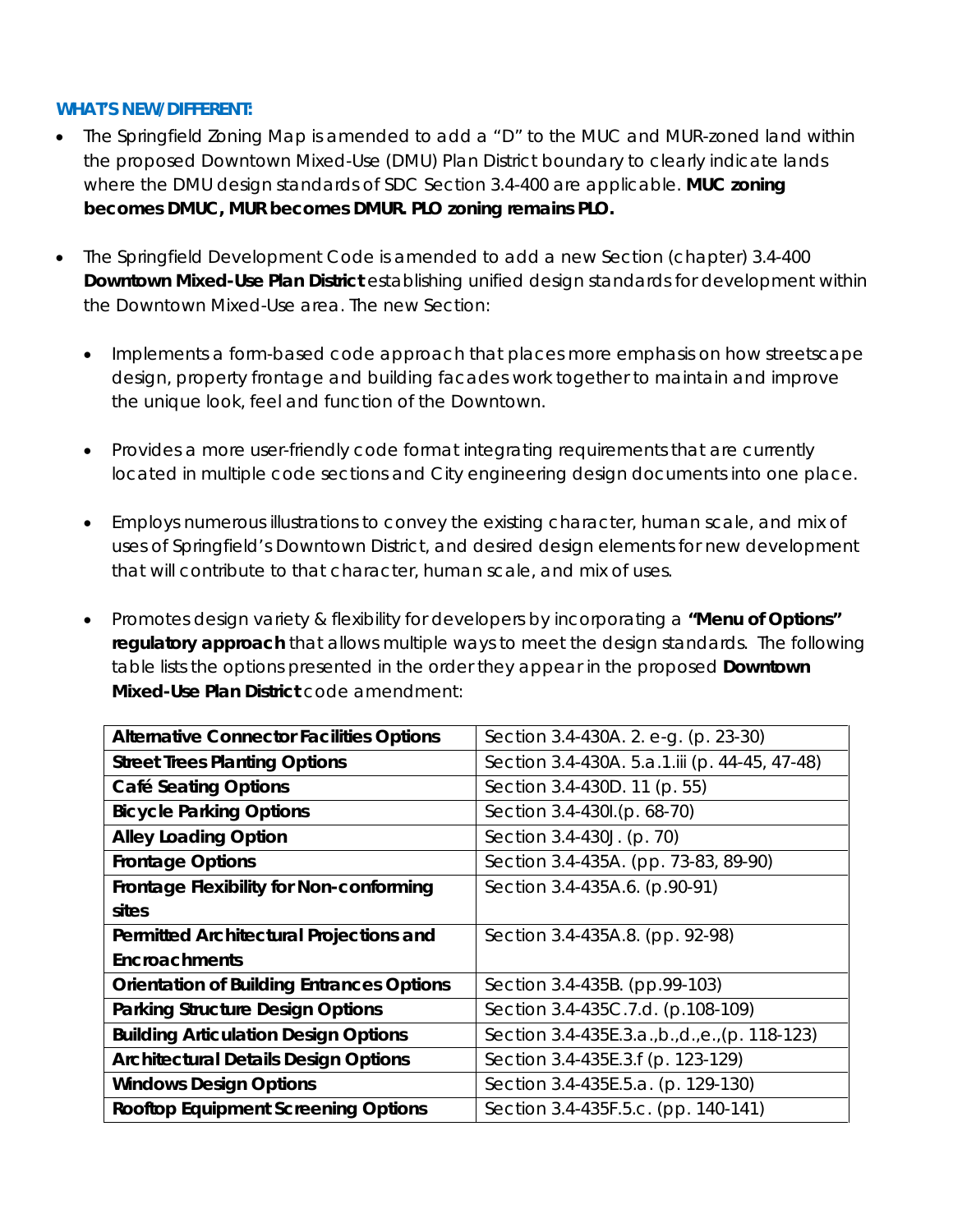- Removes existing regulations that could impede or discourage development (minimum development area, multi-unit design Standards (SDC 3.2-240), residential building height maximum, multi-unit residential building form size limitations (SDC 3.2-240D. 2).
- Replaces existing regulations of building form and design that are inconsistent with Downtown design characteristics and context (Section 3.2-240).
- Replaces regulations that are difficult to understand and visualize (floor area ratios, height requirements based on solar shade point measurements).
- Removes specific regulations (e.g. requirement to provide weather protection).
- Emphasizes use of existing alleys for site access and service (Section 3.4-435C.2. and p. 67, loading p. 70, parking p. 107).
- Sidewalk zones are established to organize placement of street trees, lighting, furniture, and café seating outside of the pedestrian through zone (p. 38).
- A Downtown Street Trees list and planting options are specified (p. 46).
- Architectural encroachments and projections are permitted (p. 57, 93).
- Establishes design standards for plazas and public spaces such as "parklets" (p. 58)
- Establishes Ground Floor Active Use design standards (p. 87.)
- Revises setbacks (p. 91).
- Requires lighting on building facades within 5 feet of an alley (p. 105).
- Establishes design standards for parking structures (p.108).
- Architectural design building articulation requirements are correlated to building height and façade length (p. 116, 118-123).
- Landscape standards are more flexible regarding the number and size of required shrubs and ground cover plants (p. 132-138).

The intent of the proposed design standards is to ensure that new redevelopment projects and public streetscape improvements will make positive contributions to improve the look, feel and functionality of Downtown. The proposed standards implement the Downtown Refinement Plan, existing land use policies, are responsive to input received to date.

**COORDINATION AND TIMELINES:** The proposed Downtown Design Code Amendments reference other sections of the Code that are currently under review in a separate but related code